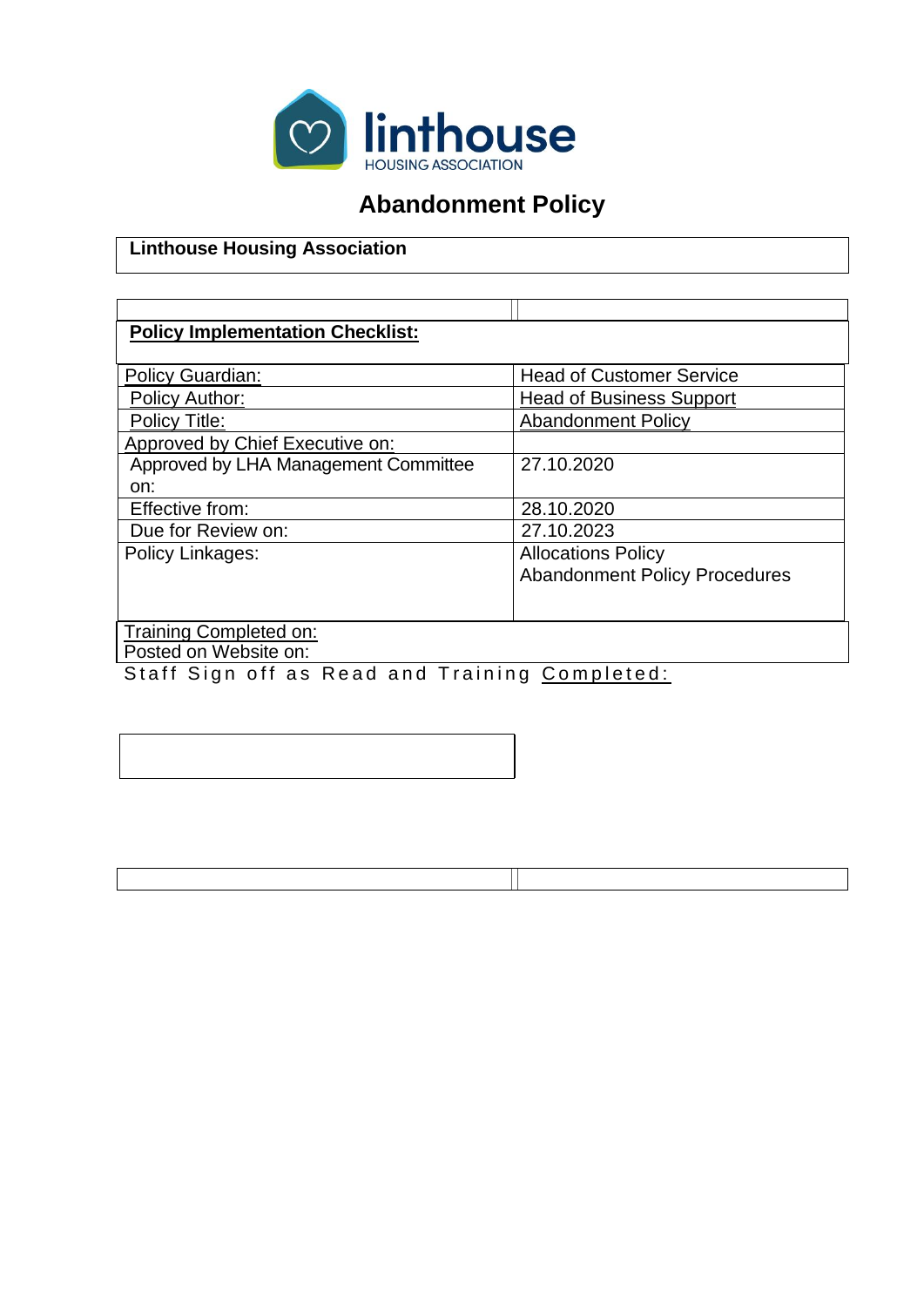# **Contents**

| 1.1   |                                                                  |  |  |
|-------|------------------------------------------------------------------|--|--|
|       |                                                                  |  |  |
| 1.3   |                                                                  |  |  |
| 1.4   |                                                                  |  |  |
| 1.5   |                                                                  |  |  |
| 1.6   |                                                                  |  |  |
|       |                                                                  |  |  |
| 2.1   |                                                                  |  |  |
| 2.2   | The Secure Tenancies (Abandoned Property) (Scotland) Order 20025 |  |  |
| 2.3   |                                                                  |  |  |
| 2.4   |                                                                  |  |  |
|       |                                                                  |  |  |
| 3.1   |                                                                  |  |  |
| 3.2   |                                                                  |  |  |
| 3.2.1 |                                                                  |  |  |
| 3.2.2 |                                                                  |  |  |
| 3.2.3 |                                                                  |  |  |
| 3.2.4 |                                                                  |  |  |
| 3.2.5 |                                                                  |  |  |
| 3.2.6 |                                                                  |  |  |
| 3.2.7 |                                                                  |  |  |
|       |                                                                  |  |  |
|       |                                                                  |  |  |
|       |                                                                  |  |  |
| 6.1   |                                                                  |  |  |
| 6.2   |                                                                  |  |  |
|       |                                                                  |  |  |
|       |                                                                  |  |  |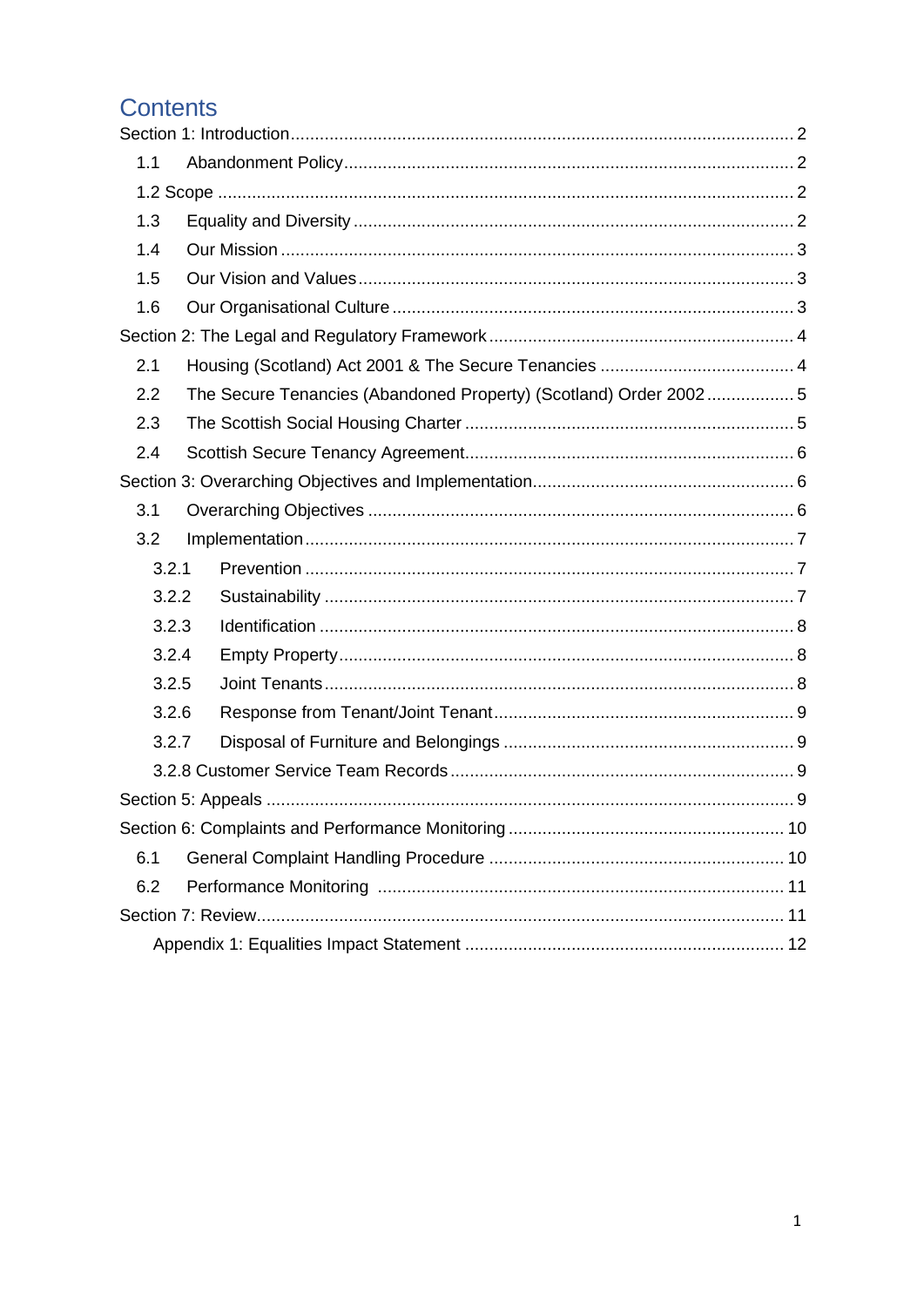## Section 1: Introduction

### 1.1 Abandonment Policy

- 1.1.1 Linthouse Housing Association is committed to providing housing for individuals in housing need. Where houses lie empty as a result of abandonment, the Association is not in a position to maximise its housing provision for those in genuine housing need.
- 1.1.2 The policy and associated procedures outline the processes that should be followed by staff members when dealing with abandoned properties. Whilst the Association recognises that the reasons for abandonment are varied, where abandonment is suspected, we will take prompt action to repossess an abandoned property as quickly as possible.
- 1.1.3 **Note:** In this Policy, Linthouse Housing Association is referred to as "we", "us" or "our".

#### 1.2 Scope

1.2.1 This Policy applies to all current and prospective tenants and relevant staff members of the Association dealing with abandoned properties.

### 1.3 Equality and Diversity

- 1.3.1 We are committed to providing fairness and equality of opportunity in order to prevent discrimination in both the workplace and wider society. The Abandonment Policy and staff procedures will be applied in line with our Equality and Diversity Policy to ensure that no person is discriminated on the grounds outlined in the Equality Act 2010.
- 1.3.2 We will ensure our approach to dealing with abandoned properties takes into account the individual needs of our tenants and their households. Where required, appropriate arrangements will be made for communicating with our tenants.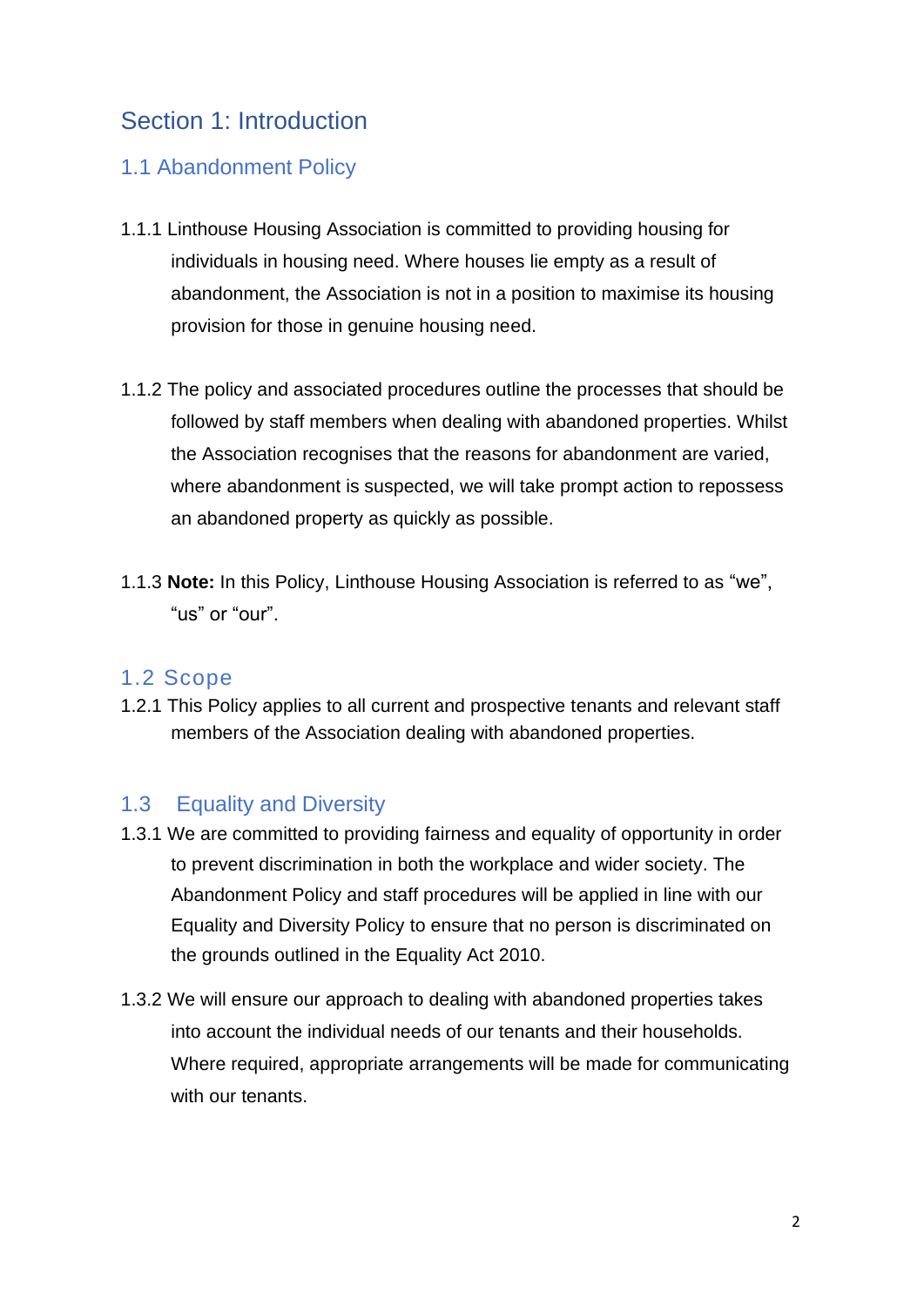1.3.3 This complies with the section of the Scottish Government's Scottish Social Housing Charter dealing with equalities which states that social landlords must perform all aspects of their housing services so that:

"Every tenant and other customer has their individual needs recognised, is treated fairly and with respect, and receives fair access to housing and housing services." (Outcome 1: Equalities).

#### 1.4 Our Mission

1.4.1 The Abandonment Policy forms part of our mission to:

"deliver high quality and cost-effective housing services designed to meet the needs of existing and future customers. To work in partnership with others to create thriving communities that people want to live and work in".

### 1.5 Our Vision and Values

- 1.5.1 Our vision is the creation and sustainment of lasting, unique, vibrant homes in stable, popular and ambitious urban communities. Our vision is underpinned by four core values which we apply to all areas of our business. These are to be:
	- **i. C**ustomer Driven
	- **ii. H**onest
	- **iii. A**ccountable
	- **iv. T**ransparent

#### 1.6 Our Organisational Culture

- 1.6.1 Our **C.H.A.T** values as outlined, form the foundation of our **L**isten, **H**ear, **A**ct **(L.H.A)** customer excellence and organisational culture programme. All staff receive training at induction on customer service standards and the organisational culture we promote. This includes reference to our Equality and Diversity Policy and a requirement to treat colleagues, tenants, contractors, service users, and any other stakeholders with dignity and respect.
- 1.6.2 The organisational culture we promote is based on finding solutions to suit customer needs regardless of individual differences We will: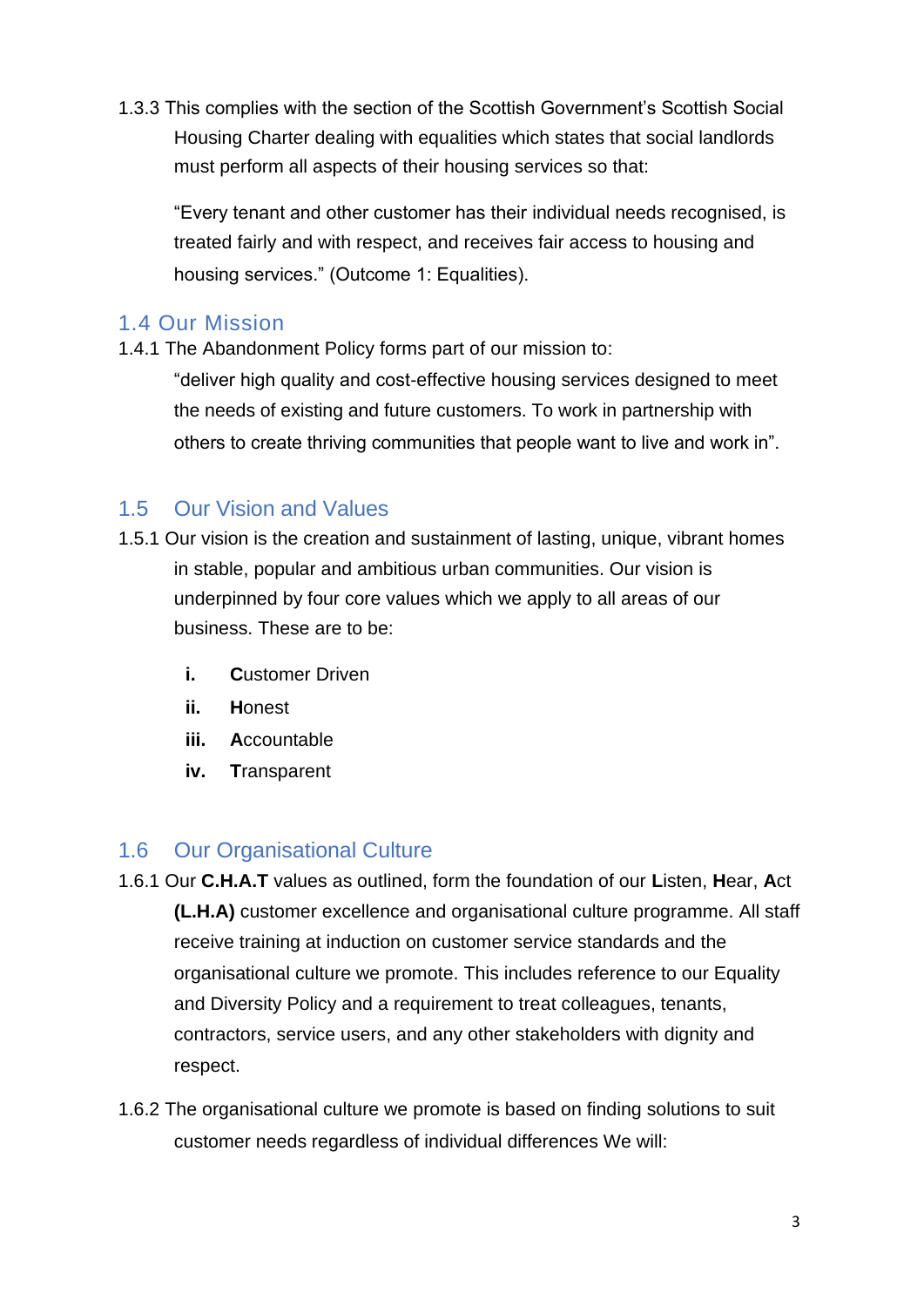- **1. Listen**  We are committed to listening to those we do business with, be that our customers, staff, stakeholders, regulators or funders, to ensure that our responses are reflective of what people are saying to us.
- **2. Hear -** Once we listen and understand the need/demand/offer that is presented, we will ensure that we fully understand what is being said.
- **3. Act -** Whilst we will think about what we do, we want to be known for acting swiftly to deliver solutions and for always keeping our promises.
- 1.6.3 Our Customer Service Standards aim is to ensure all of our service users receive an excellent standard of service. The Standards helps define what our customers can expect when contacting or engaging with the staff in our office. It is available on our website, direct from the office, or in other formats as required.

# Section 2: The Legal and Regulatory Framework

### 2.1 Housing (Scotland) Act 2001 & The Secure Tenancies

- 2.1.1 Section 17 and 18 and 19 of the Housing (Scotland) Act 2001 permits LHA to terminate a tenancy agreement where we have reasonable grounds for believing that:
	- The property is unoccupied; and
	- The tenant does not intend to occupy it as their principal home.
- 2.1.2 The Act also confirms that, where a landlord has reasonable grounds for believing that a tenant has abandoned the property, the landlord can legally enter the property at any time to make the property, and any fixtures and fittings, secure against vandalism.
- 2.1.3 Where there is an actual or suspected emergency situation i.e. burst pipe, gas leak, fire, security risk etc, the Association may force entry prior to the expiry of the Abandonment Notice or on service of the Notice so as to minimise any potential danger to other residents.
- 2.1.4 Prior to this occurring every reasonable effort will have been taken to contact known family and friends.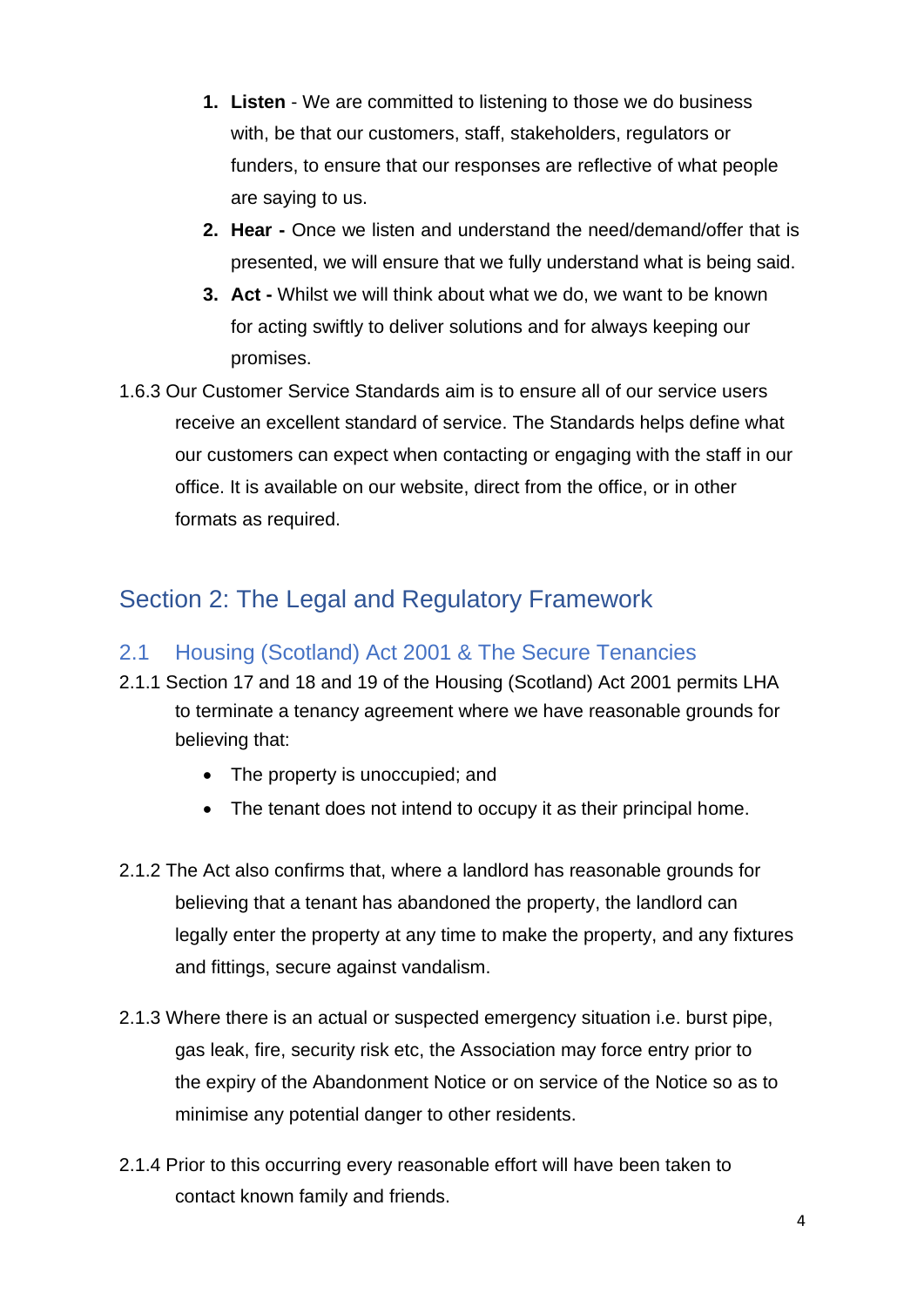- 2.1.5 Section 17(2) of the Housing (Scotland) Act 2001 states "The landlord may enter the house at any time for the purpose of securing the house and any fittings, fixtures or furniture against vandalism". In order to facilitate this, the Association can force open doors and locked places such as windows, outhouses and cupboards.
- 2.1.6 Section 19 sets out a tenants' recourse to court by summary application within 6 months after the date of the termination.
- 2.1.7 Sections 20 and 21 of the Housing (Scotland) Act 2001 sets out requirements for the recovery of abandoned properties for a joint tenant and their rights of recourse to court.

## 2.2 The Secure Tenancies (Abandoned Property) (Scotland) Order 2002

The Secure Tenancies (Abandoned Property) (Scotland) Order 2002 (the order) is a piece of secondary legislation which states that a notice is served on the tenant regarding delivery of collection of property within 28 days.

## 2.3 The Scottish Social Housing Charter

Our policy also complies with the Scottish Social Housing Charter as follows:

• Outcome 1: Equalities

Social landlords perform all aspects of their housing services so that: "every tenant and other customer has their individual needs recognised, is treated fairly and with respect, and receives fair access to housing and housing services."

• Outcome 6 - Estate management, anti-social behaviour, neighbour nuisance and tenancy disputes Social landlords, working in partnership with other agencies, help to ensure as far as reasonably possible that: "tenants and other customers live in well-maintained neighbourhoods where they feel safe."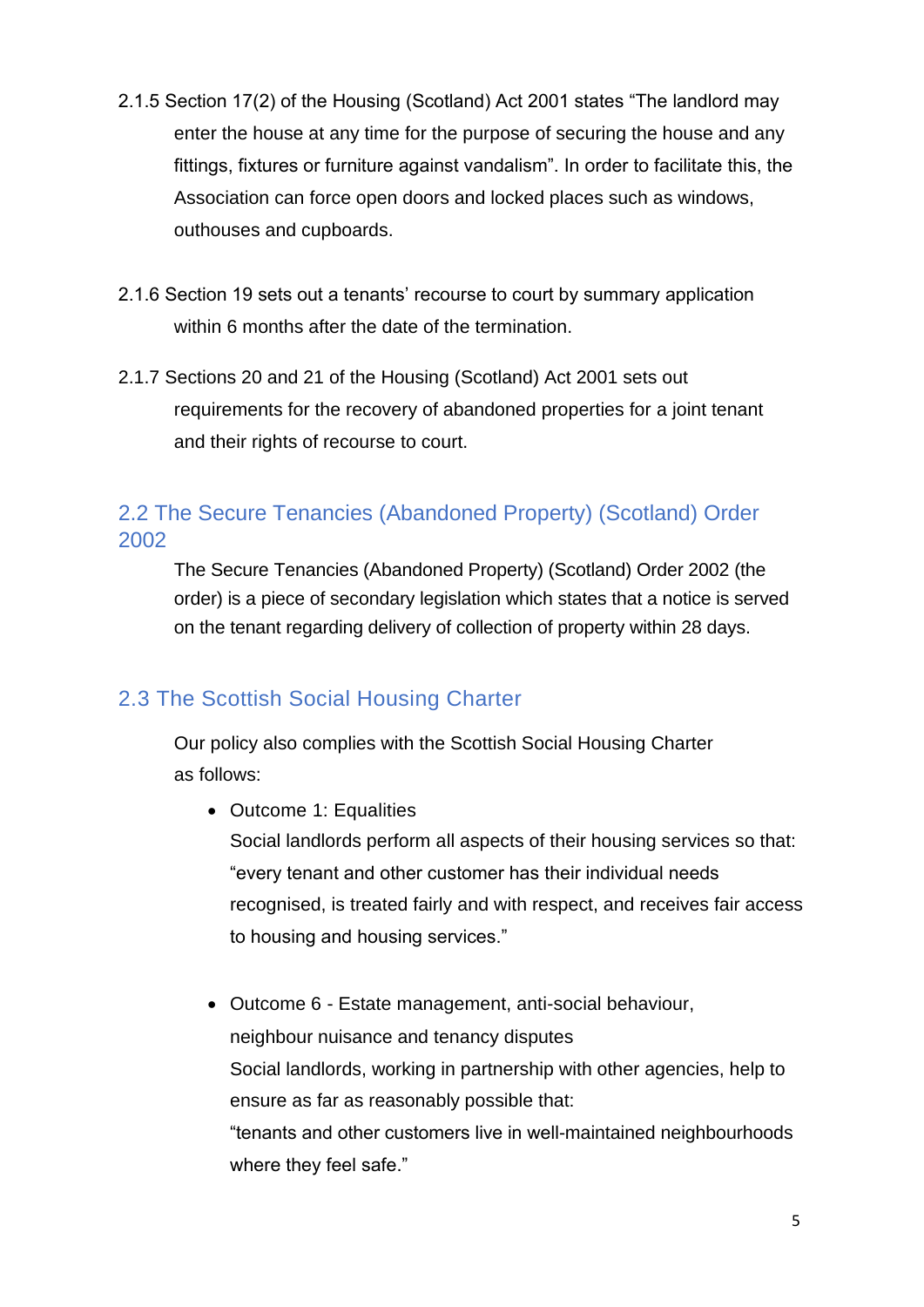• Outcome 11 - Tenancy sustainment Social landlords ensure that:

"tenants get the information they need on how to obtain support to remain in their home; and ensure suitable support is available, including services provided directly by the landlord and by other organisations."

### 2.4 Scottish Secure Tenancy Agreement

- 2.2.1 The Association's tenancy agreement contains specific conditions regarding the tenant's requirement to occupy the property as their principal home. Section 2.1 of our Scottish Secure Tenancy Agreement provides that "You must take entry to the house, occupy and furnish it and use it solely as your only or principal home."
- 2.2.2 Section 6.4 and 6.8 refer specifically to reasonable grounds for believing that the tenant, or joint tenant has abandoned the house.

# Section 3: Overarching Objectives and Implementation

This section outlines our overarching objectives and how we will implement these.

### 3.1 Overarching Objectives

- 3.1.1 Our primary aim is to identify, repossess and re-let our abandoned stock as quickly as possible, in order to ensure that we can maximise our housing provision for those in genuine need and minimise rent loss resulting from abandoned properties. In order to achieve our aim, we have the following objectives:
	- Determine whether a property is abandoned and ensure that abandoned properties are able to be re-let quickly
	- To maximise the opportunity for those in housing need to secure rehousing
	- Minimise the time a property is unoccupied and minimise the potential rent loss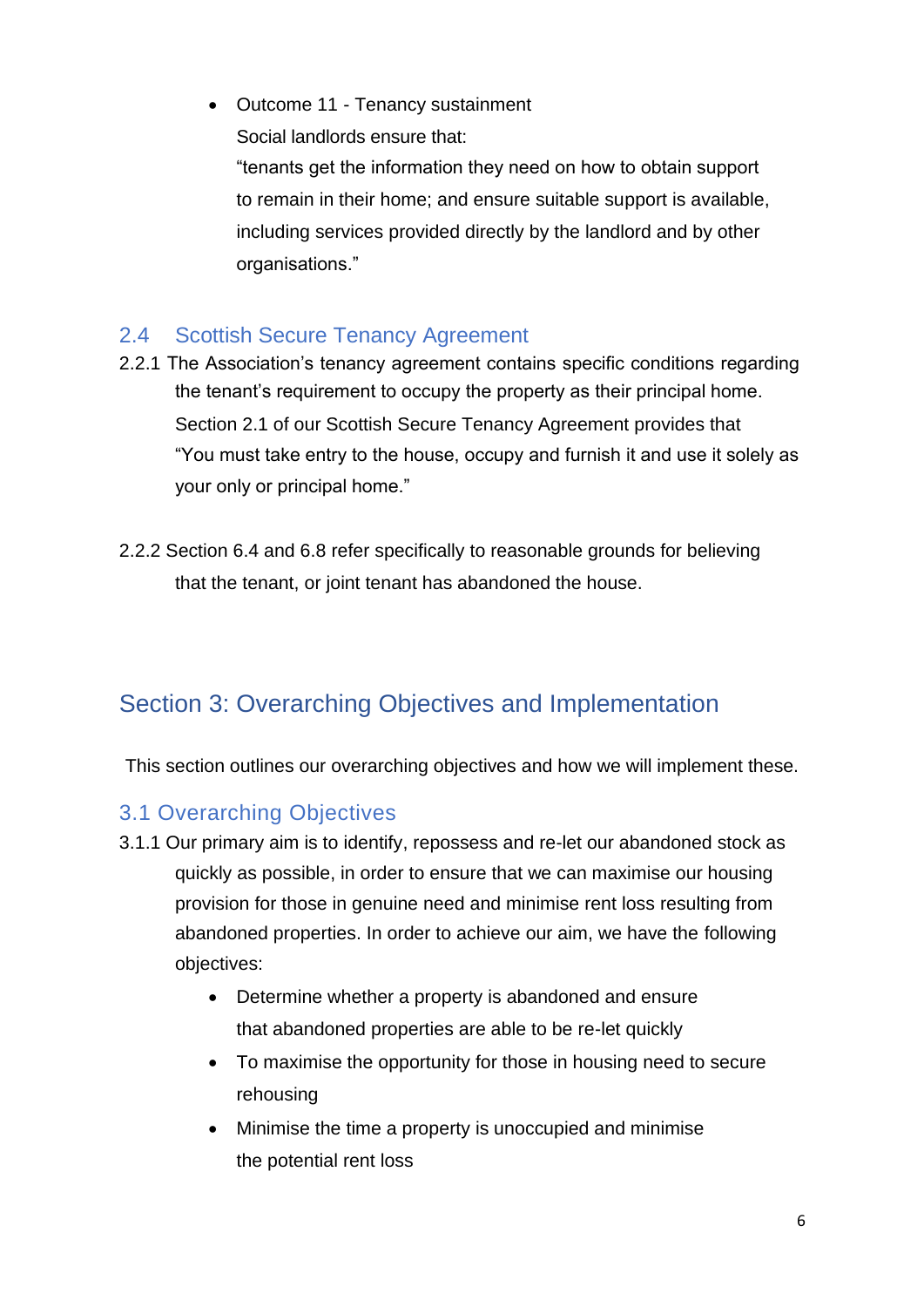- Reduce estate management problems arising from an unoccupied property
- Through a robust sustainability policy, minimise the number of tenants abandoning properties
- To maximise the Association's rental income through creating a sustainable and stable community
- To minimise tenancy breakdown and prevent homelessness through preventative measures, tenancy support and partnership working
- To maintain a positive impression of the area through minimising the number of void properties

### 3.2 Implementation

#### 3.2.1 Prevention

The Allocation process will be utilised by Customer Service Team (CST) staff in order to accurately and uniformly advise prospective tenants of the responsibilities associated with obtaining and sustaining a tenancy i.e. financial commitments and social responsibilities within a community.

Every effort will be made by CST staff to allocate sensitively and avoid possible reasons which could potentially lead to tenants abandoning their property.

#### 3.2.2 Sustainability

We are committed to tenancy sustainment. Staff will ensure that tenants are supported to sustain their tenancies by applying the following principles:

**Prevention** – ensuring that prior to and from the commencement of any tenancy, steps are taken to identify issues which could affect tenancy sustainment.

**Tenancy Support** – liaising with and signposting to appropriate agencies to ensure that individually tailored support is provided where required throughout a tenancy, catering for the changing needs of household members; and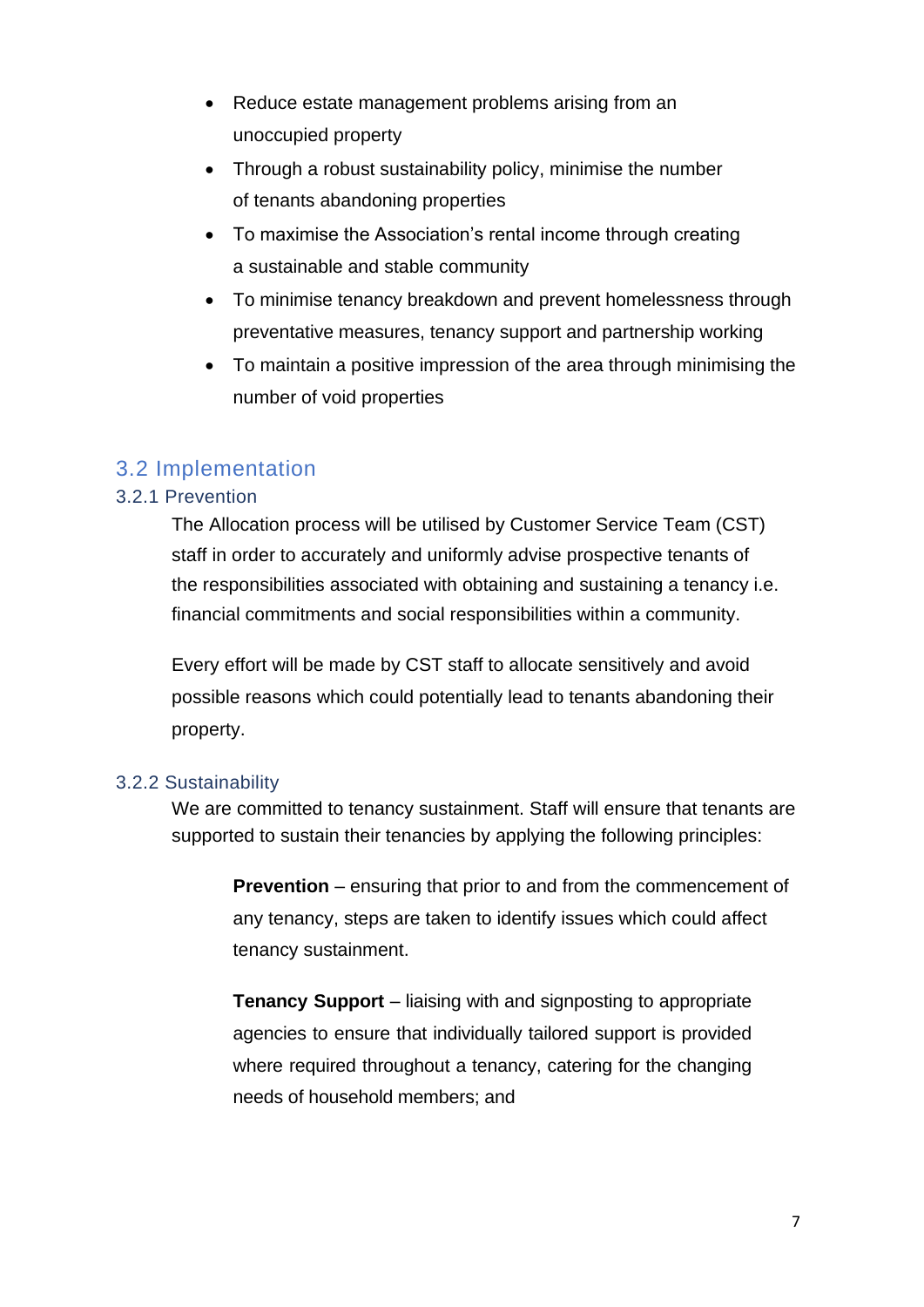**Partnership Working** – establishing partnership arrangements with agencies, especially local authorities who are able to assist in sustaining tenancies where appropriate.

#### 3.2.3 Identification

All staff will be vigilant when carrying out home visits, and general estate inspections for signs of possible abandoned properties. Staff must have regard to the welfare, safety and rights of tenants when carrying out the abandoned house procedure.

Staff will also be alerted to potential abandonment where there is constant no access to specific properties (gas safety checks, new tenant visits, rent arrears etc).

#### 3.2.4 Empty Property

If after thorough investigation we have reasonable grounds for believing that the property is empty and the tenant(s) do not intend to occupy it as their only or principal home, a notice will be served under the Housing (Scotland) Act 2001, sections 17-19, giving 4 weeks' notice of the requirement to confirm in writing, an intention to occupy the property.

Further investigations will be carried out during the 4 weeks notification period. Thereafter, if we are satisfied that the property has been abandoned, a further notice will be served on the tenant bringing the tenancy to an end with immediate effect. Staff can at this point take possession of the property.

#### 3.2.5 Joint Tenants

If after thorough investigation we have reasonable grounds for believing that a joint tenant does not intend to occupy the property as their only or principal home, a notice will be served under the Housing (Scotland) Act 2001, sections 20 & 21, giving 4 weeks' notice of the requirement to confirm in writing, an intention to occupy the property.

Further investigations will be carried out during the 4 weeks notification period. Thereafter, if we are satisfied that the joint tenant has abandoned the property, a further notice will be served on the tenant bringing their interest in the tenancy to an end with effect from a specified date which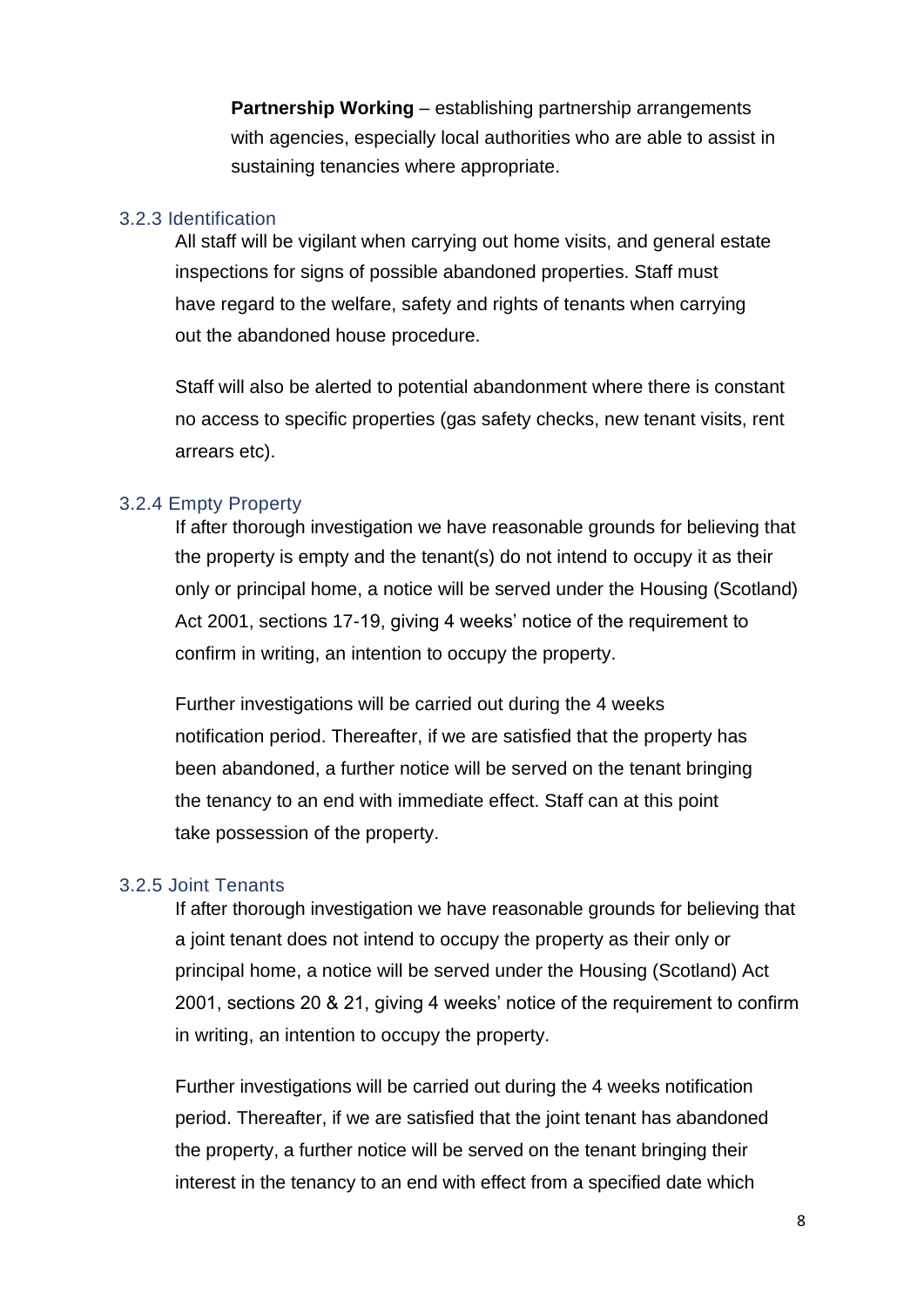must not be earlier than 8 weeks after the date of service of the second notice.

#### 3.2.6 Response from Tenant/Joint Tenant

Where the tenant/joint tenant responds to a notice, the Customer Service Team will arrange a house visit to confirm they are living in the property or, if they are not living in the property, confirm when they intend to return.

Every effort will be made to support the tenant to remain in their home.

Where the CSO confirms that the tenant has resumed occupancy a confirmation letter will be sent to the tenant confirming the abandonment notice has been cancelled.

#### 3.2.7 Disposal of Furniture and Belongings

If the tenant has left furniture or any other belongings, two members of staff must be in attendance to record an inventory of the items left, including photographs of every room and cupboard whether or not there are belongings remaining. We are obliged to store the property left in the abandoned property for a 6 months' period unless the value of the property left is less than the costs for storage for this length of time. Following the 6 months period we can arrange disposal of the belongings and arrange for proceeds from the sale to be used to cover storage costs and/or outstanding rent arrears, where applicable.

#### 3.2.8 Customer Service Team Records

All notices of abandonment will be clearly logged in a specific spreadsheet which will be checked on a monthly basis by the Customer Service Team.

## Section 5: Appeals

5.1 Tenant's/joint tenants' who are aggrieved by the termination of their tenancy under abandonment procedures may raise proceedings by Summary Application in accordance with Sections 19 & 21 of the 2001 Act.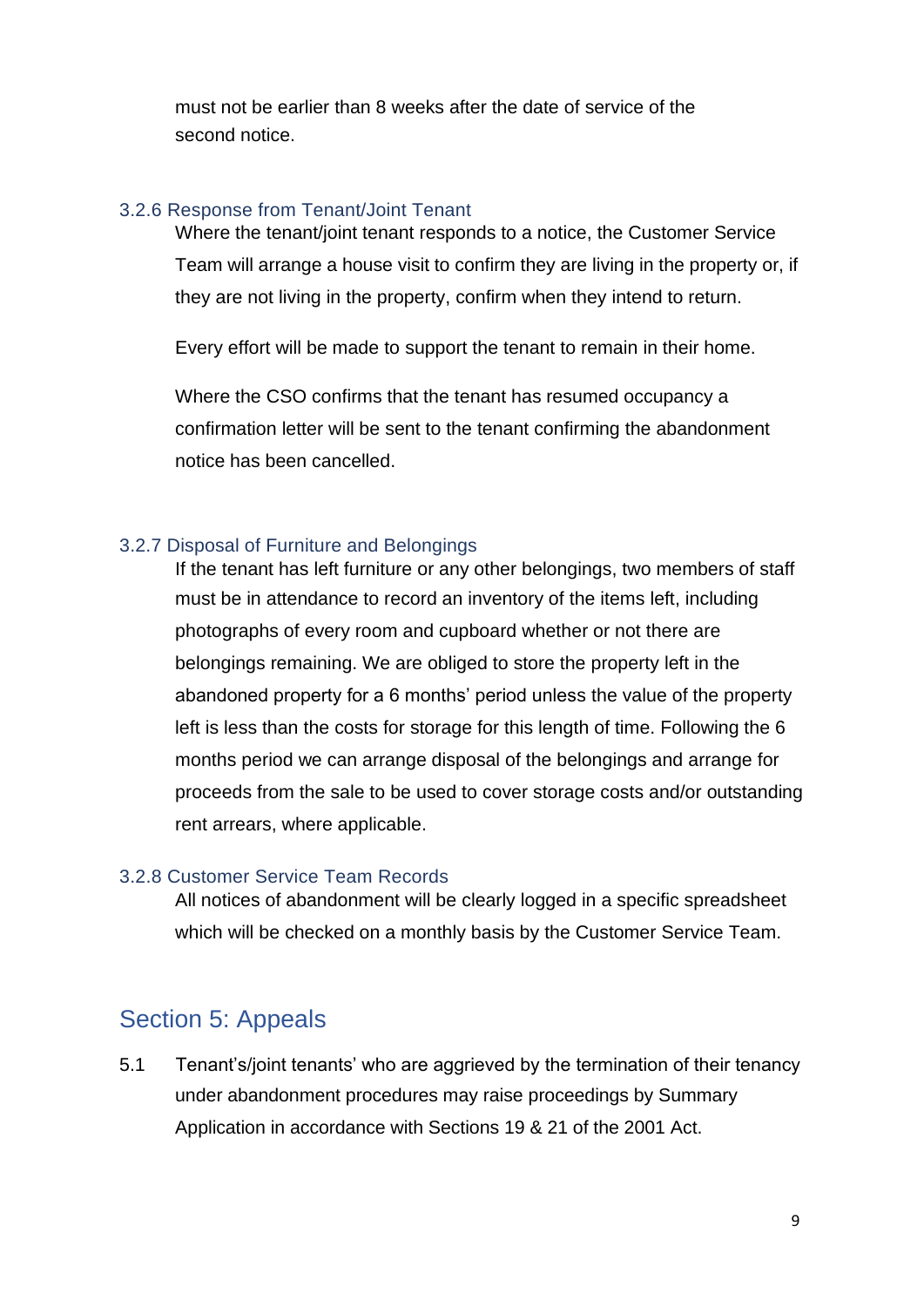5.2 Any aggrieved tenant has the legal right to appeal to the sheriff court within 6 months from the date the tenancy was ended. The court must either grant a declarator that the notice is of no effect (where the house has not been relet) or direct the Association to make other suitable accommodation available where the house has been relet.

This will apply whenever the Association:

- Has not served a valid abandonment notice
- Did not have reasonable grounds for finding the house to be unoccupied/or that the tenant did not intend to occupy it as her/his home, or
- Acted in error in finding that the tenant did not intend to occupy the house as their home and the tenant had reasonable cause by reason of illness or otherwise for failing to notify the Association of their intention to occupy.

#### *Notes:*

- 1. A declarator is a declaration by the court of a person's rights;
- 2. Suitable alternative is defined by the Housing (Scotland) Act 2001 Schedule 2, Part 2. Essentially it is accommodation that is 'like for like' with the previous accommodation.

# Section 6: Complaints and Performance Monitoring

#### 6.1 General Complaint Handling Procedure

- 6.1.1 Our complaint handling procedure was established by the Scottish Public Services Ombudsman (SPSO).
- 6.1.2 In accordance with housing law, we provide our tenants with information pertaining to our complaint handling process. Moreover, we also advise all service users on their right to complain.
- 6.1.3 A complaint is defined as: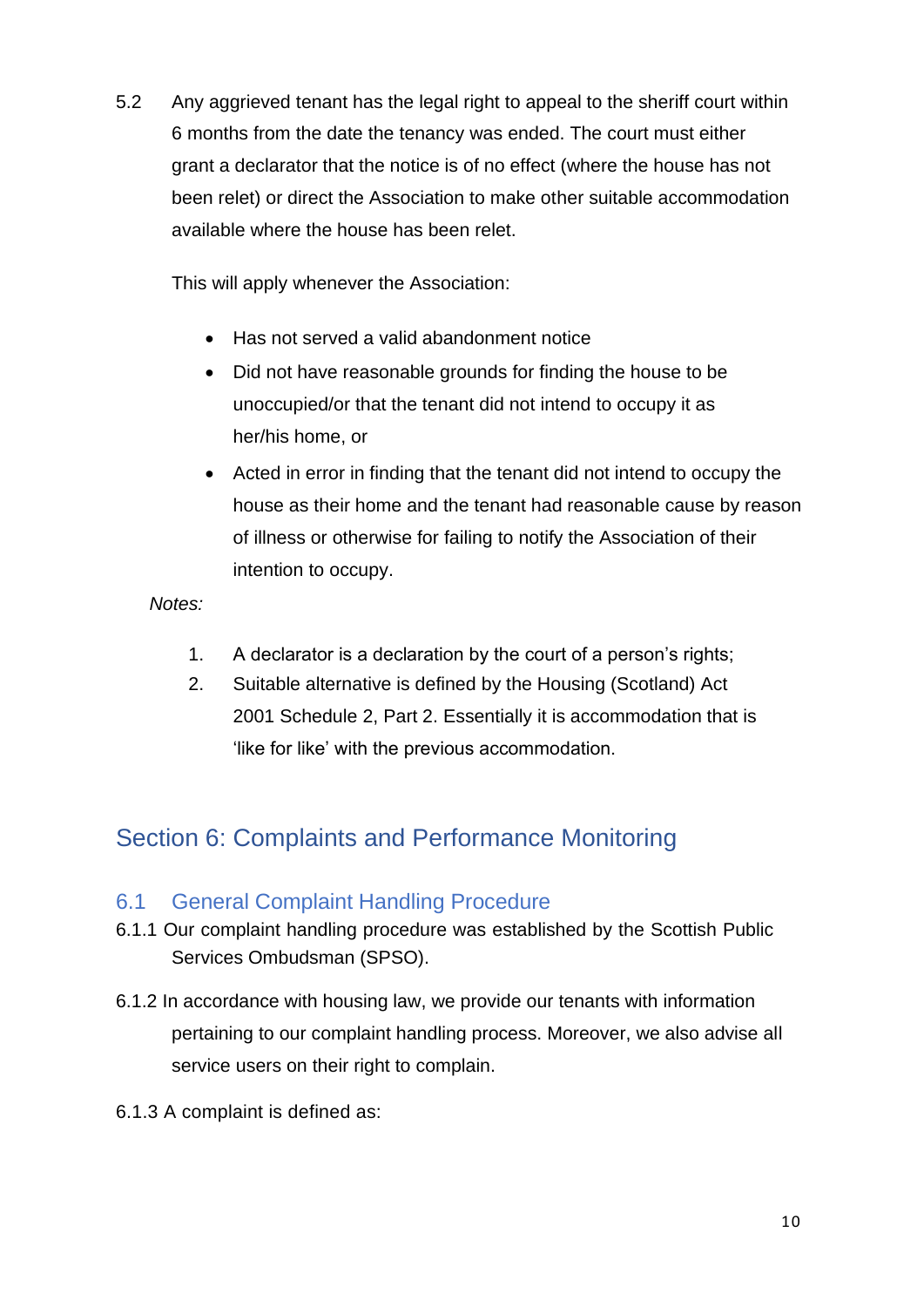"An expression of dissatisfaction by one or more members of the public about the housing association's action or lack of action, or about the standard of service provided by or on behalf of the housing association".

6.1.4 Our complaints handling process includes explicit reference to customer complaints relating to equalities issues. In addition, we have a regulatory requirement to provide information to the Scottish Housing Regulator on the number of customer complaints we receive that relate to equalities issues in the Annual Return on the Charter.

## 6.2 Performance Monitoring

- 6.2.1 To ensure that we quickly identify and tackle emerging patterns or trends, detailed information will be recorded and presented to the Management Committee on a 6 monthly basis.
	- Abandonments will be monitored by number, area, type of property and size of property, household type, including by age, ethnicity, disability, gender etc.
	- Number of appeals raised and outcomes.
- 6.2.2 The number of abandoned properties during the year will be reported to the Scottish Housing Regulator in the Annual Return on the Charter.

## Section 7: Review

7.1 This policy will be reviewed every 3 years to ensure that the appropriate amendments are made. All staff and relevant third parties will be informed. Continuously subjecting our Policy to review will ensure that its effectiveness is maintained, and that feedback can be acted upon in a reasonable time frame.